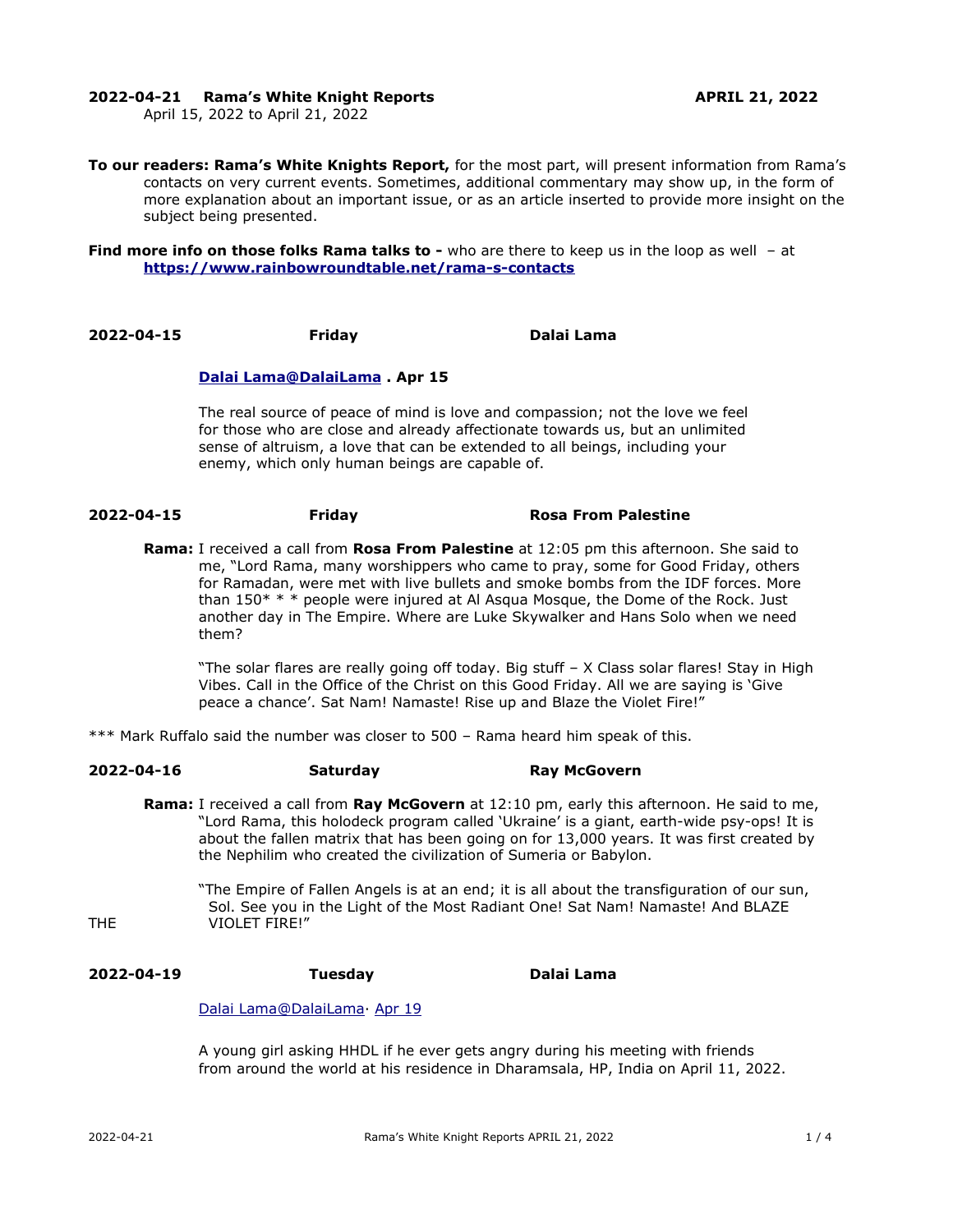

## **2022-04-19 Tuesday Sweet Angelique the Cat**

**Rama:** I received a call from **Sweet Angelique the Cat** at 12.30 pm this afternoon. She said to me, "Lord Rama, I am in my shuttle craft over the Arctic Circle, observing and taking data in the form of amino acids and electro-magnetic pulses and sending this data to the amino acid computers on the New Jerusalem.

"The sun is continuing to discharge the Music of the Spheres in the form of X- class Solar Flares emitting from the far side of our sun, Sol, the side of the sun we don't see.

"The particles that are coming in are like the YODs, the fire letters spoken of in J. J. Hurtak's book, **The Keys of Enoch,** channeled to him by Lord Metatron. These YODS\* or particles are sentient beings. As we choose to sit quietly and meditate, and open our hearts, we will be showered with these sentient particles.

"The Dark Side continues to expose and collapse themselves before our very eyes from within the fallen matrix. War is never the answer. Kindness, love and compassion ARE the answers!

"I will be seeing you soon, Sir! I'm closer than you think. Sat Nam! Namaste! Blaze the Violet Fire!"

**\* Yod Spectrum:** 'The lost 'spectrum units' which can connect the human race with higher races of intelligence sharing the same consciousness time track. A spectrum created from the divine letters which can be used to raise the consciousness of individuals. The coding for biological transmutation through subatomic levels so that nuclear chemistry and biochemistry share the same process of change, enabling the body to be rebuilt cell-by-cell with Light. (See **Key 210**:15-18; **The Keys of Enoch)**

## **2022-04-20 Wednesday Sweet Angelique the Cat**

**Rama:** I received a call from **Sweet Angelique the Cat** again today; it was 11:05 am. She said to me, "Lord Rama, I am over that area between Alaska and Russia, over the Aleutian Islands, in my shuttle craft. Today Russia tested an Inter-Continental Ballistic Missile, capable of carrying 10 nuclear warheads to its destination. This was a great warning to the West."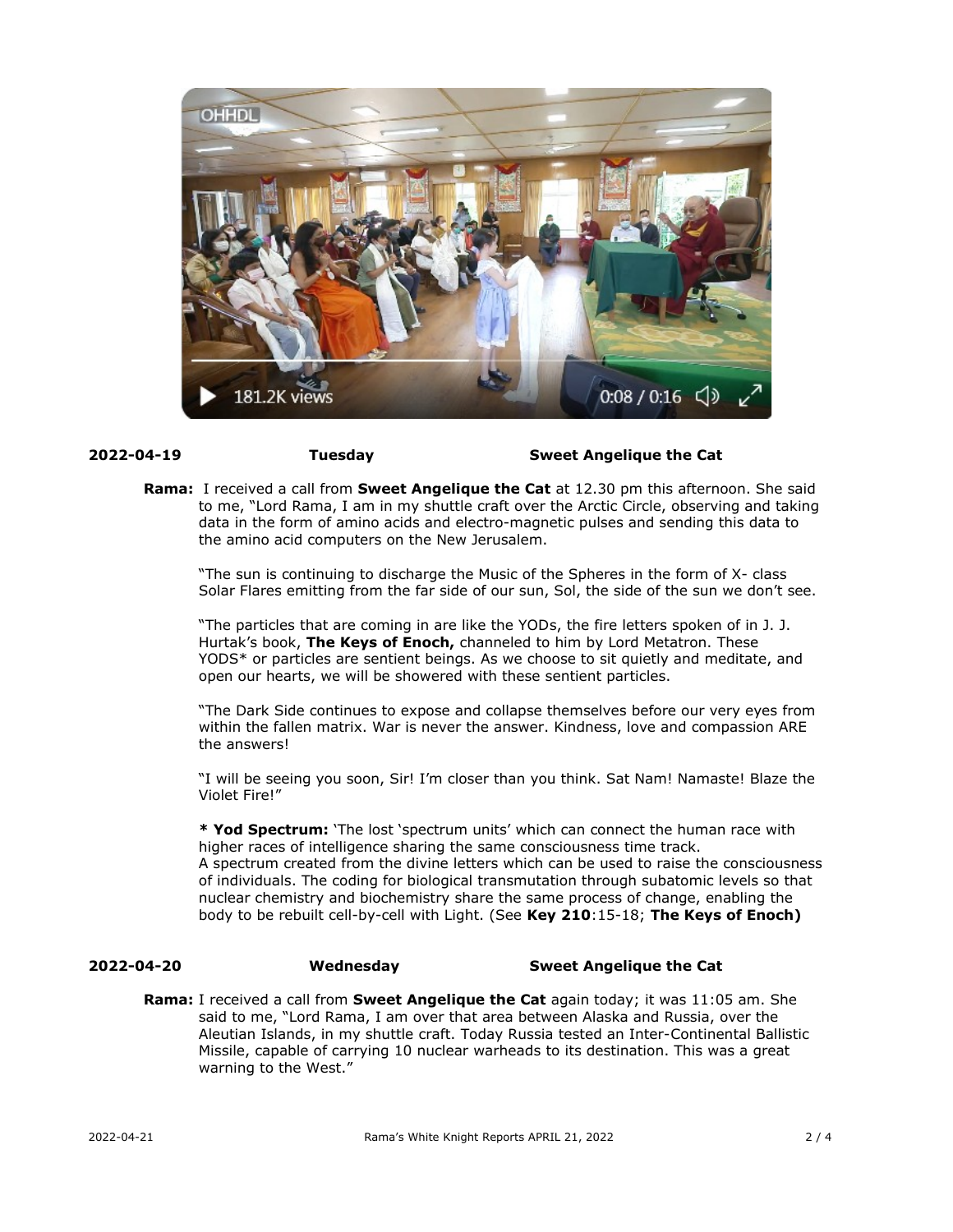Then she went on to say, "Lord Rama, remember Captain Ashtar's words: N**o nukes; no dates!** We are here in your Earth's orbit; the stakes couldn't be higher! Call us in!

"The Sun continues to pulse. The Light waves, Music of the Spheres, continue to pulse across the Milky Way Galaxy. All we are saying is 'Give peace a chance!" Sat Nam! Namaste! Blaze the Violet Fire!"

## **From Lord Rama: One of Mother's Paschats Ordering Dinner!**



From <https://twitter.com/BuckshotHrb/status/1515388978899435524>

# 2022-04-21 **Thursday Animal Friends; Chun-Li**

**Rama:** I went up the mountain and sat in Aspen Meadows today, between 11:00 am and 12 noon. I got to see 3 deer, a raccoon, and a badger! They were all very hungry, so I fed them the compost I had with me from our kitchen. They scarfed it up pretty quickly!